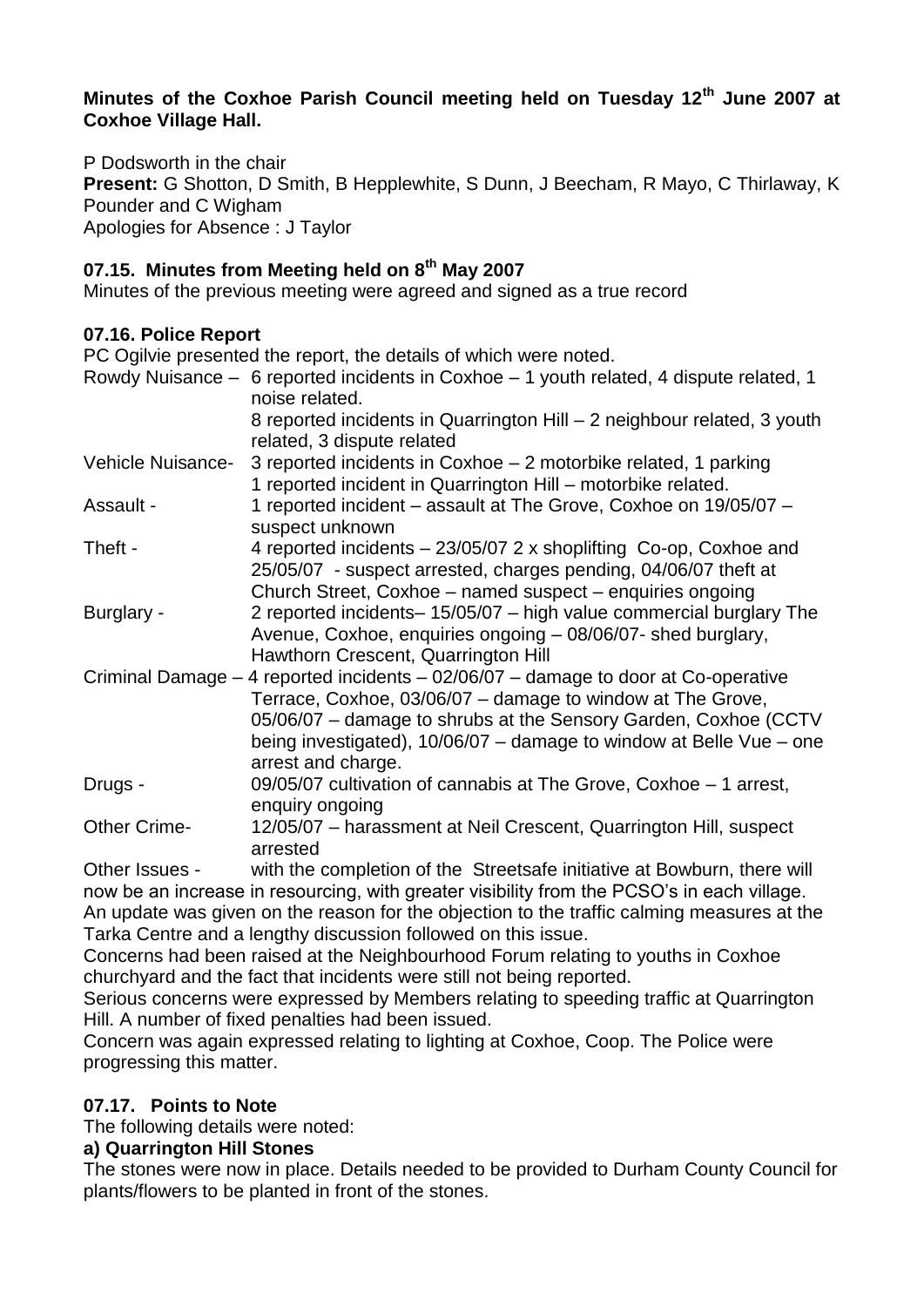## **b) Coxhoe Village Signs**

A meeting was to take place on the  $13<sup>th</sup>$  June with the artist and Durham County Council to agree locations for the signs.

## **c) Hanging Baskets**

It was expected that the hanging baskets would be in place during the next week.

## **d) Training**

It had been agreed that a training course would be put on for the benefit of the Parish Council. Details and costs were to follow.

## **07.18. Reports of the Clerk**

The Clerk reported on the following issues:

## **a) Traffic management**

An update was given on the completed schemes. The proposals for the Tarka Centre had been rejected by the Police and an alternative location was now proposed by Durham County Council. Designs for the Quarrington Hill scheme would not now be carried out until the end of 2007. Formal consultation on The Avenue scheme would take place in the near future. All Requests for external private funding had been rejected.

**Resolved:** a meeting to be arranged with the County Council as soon as possible to discuss the Tarka and Quarington Hill situations. If necessary the Parish Council would look to obtain funding for the Quarrington Hill scheme themselves in 2008 on confirmation that this would be repaid by the County Council.

## **b) Report of the Internal Auditor**

The report was circulated and the recommendations regarding bank accounts, Clerks manual, agendas, meeting and minutes were discussed by Members **Resolved**: the recommendations in the report are adopted as soon as possible.

## **c) Code of Conduct**

A new model code of conduct had now been provided nationally and was circulated and discussed.

**Resolved**: that the model code of conduct is formally adopted by the Council without alteration

## **d) Freedom of Information Act**

The Clerk circulated a copy of the model publication scheme for the act **Resolved**: the Clerk to make further checks on the adoption of the scheme and if no details were available to adopt the core information in the core classes only

## **e) Planning Applications**

The following planning applications had been received and were noted without objection i) Retention of steel container and retention of increased height of bondary wall

adjacent to the main building of The Old Chapel, Front Street north, Quarrington Hill ii) Erection of a two storey pitched roof extension to the front, side and rear of the

existing dwelling and erection of a single storey front extension to East House Farm, Coxhoe

iii) Reserved matters application for erection of 1 detached two storey dwelling on plot 1 on land rear of Roslyn House, The Avenue, Coxhoe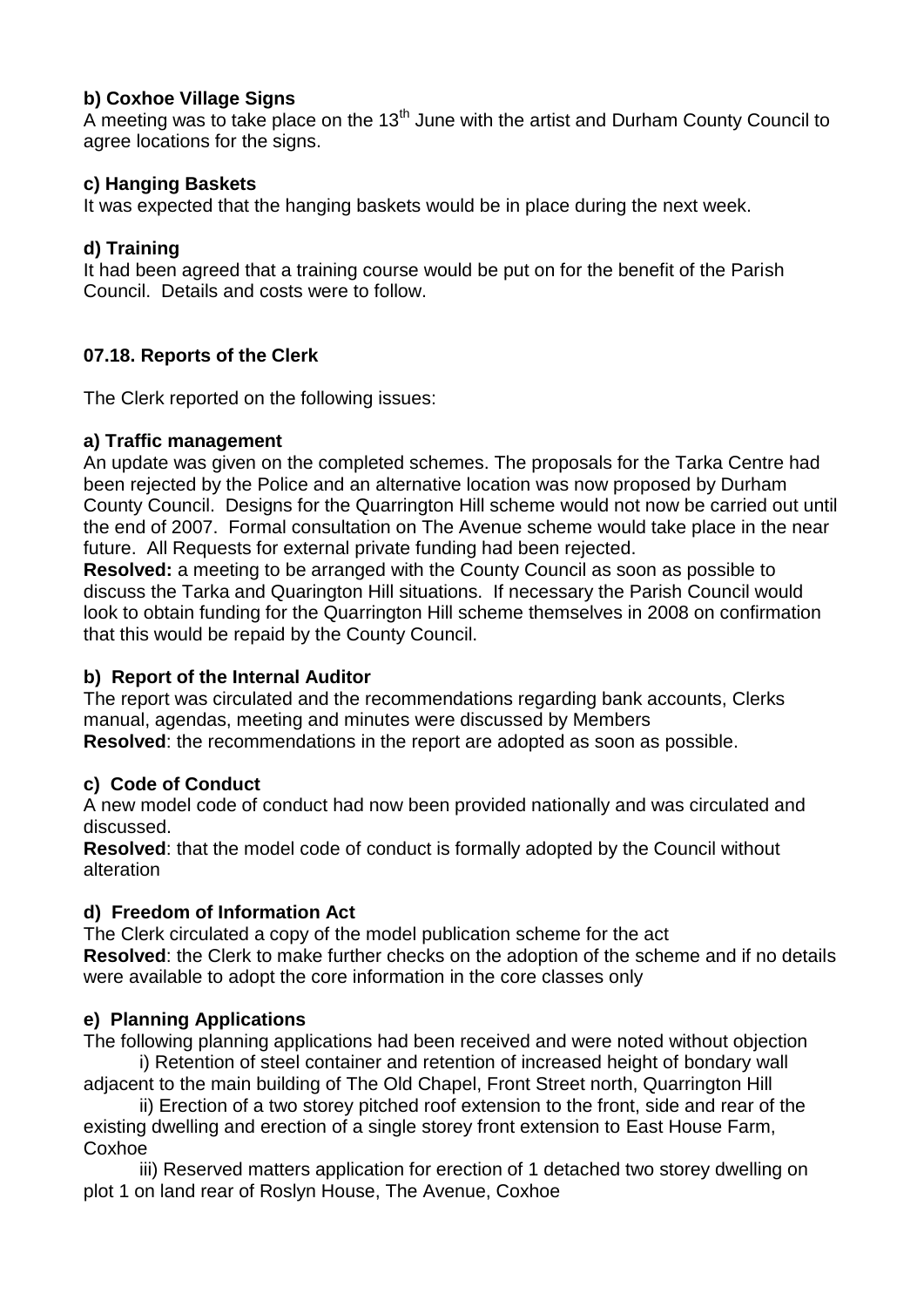iv) Erection of a 2 storey pitched roof extension with first floor balcony to rear of 40 Neil Crescent, Quarrington Hill

v) Demolition of existing conservatory and erection of a single storey pitched roof extension to rear of the existing dwelling, 66 Beechfield Rise, Coxhoe

## **f) Budget Update**

The Clerk circulated the latest account and budget details for discussion. He advised that in accordance with the terms of his contract his salary should move to the next point on the scale with effect from 1<sup>st</sup> April 2007 at a rate of £8.035 per hour. He advised that a contribution payment for last years grasscutting works at Quarrington Hill churchyard had still not been received from the Parochial Church Council. The annual honoraria for the Chairman was confirmed at £50 per annum. Councillor Dodsworth confirmed that he did not wish to receive the payment.

**Resolved:** i) the budget details were noted ii) the increase in the Clerks salary in accordance with the national scale was approved iii) a further letter be sent to the Pariochial Church Council requiring payment.

## **07.19. Correspondence**

The following correspondence was received and noted.

## **a) Councillor J Taylor**

A letter received from Councillor Taylor relating to the annual general meeting was read out and discussed.

**Resolved**: the letter was received and the Chairman to write a response providing an apology for any embarrassment that may have been caused by the situation.

## **b) M J Williams**

A letter received from Mr Williams concerning the planning application re the Old Cinema at Coxhoe was read out and discussed.

**Resolved**: to re-iterate the previous comments of the Council on the application.

## **c) Insurance Facilities**

The County Association had contacted the Clerk relating to potential savings in insurance premiums, through a link with Durham Rural Community Council.

**Resolved**: The Clerk to provide details of the Council's insurance cover and express an interest in the scheme.

## **d) Post Office Closures**

Details of post off ice closures were to be announced shortly and any objections would have to be made quickly.

**Resolved**: if any local post offices were included in the closure list, objections be made.

## **e) Local Government Review**

A further leaflet was provided by Durham County Council.

## **f) Quality Council**

The Clerk provided booklets on the scheme for all Members and advised of a mentoring scheme commencing in July at a cost of £100.

**Resolved**: the Clerk to enrol on the scheme at the agreed cost.

## **07.20. Other Issues**

Councillors raised a number of other issues and the details were noted.